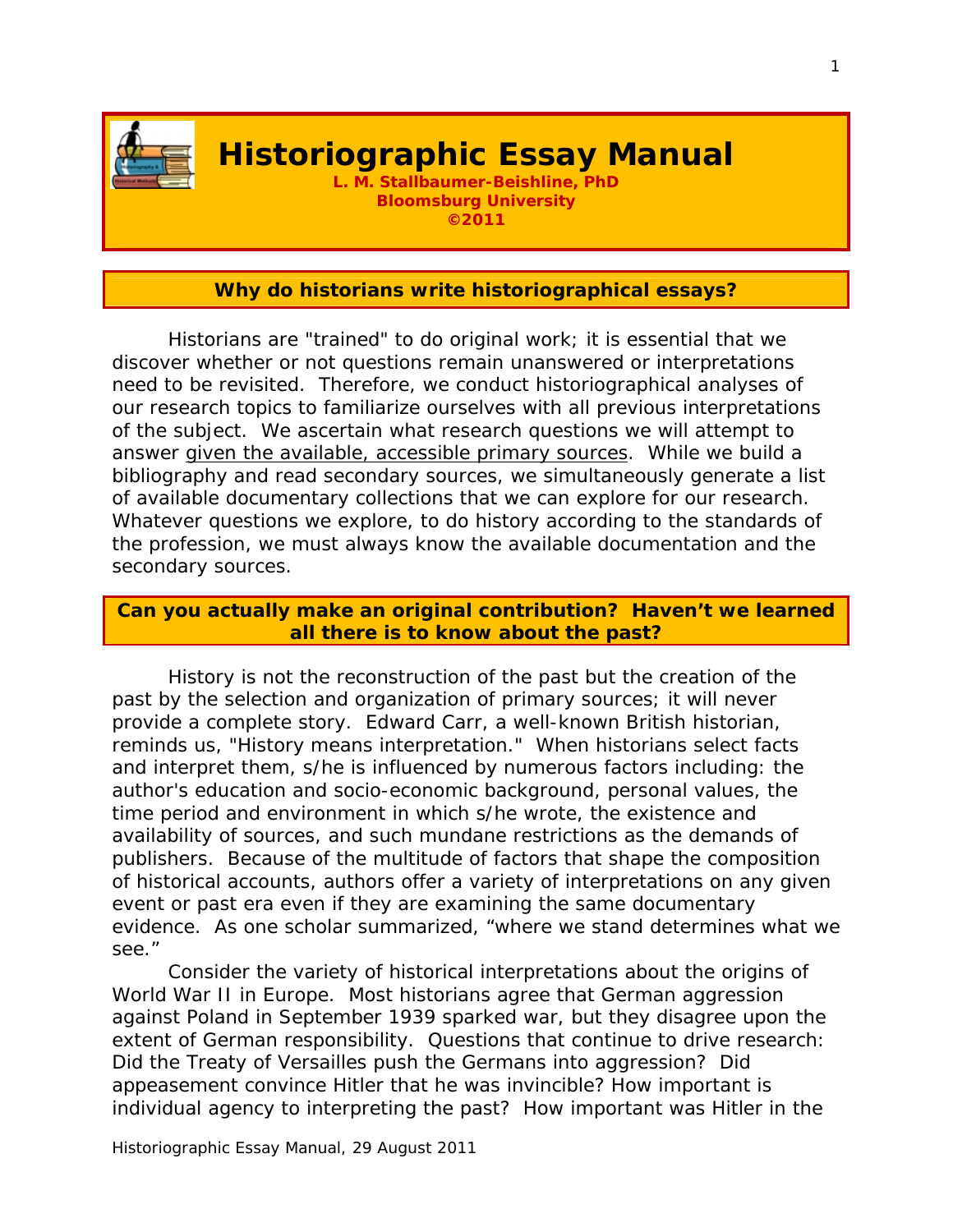decision-making? What were his intentions? Did Neville Chamberlain's personality undermine the British government's ability to respond effectively? What role did the Soviets play in the origins of war in 1939? Did Soviet expansion in the winter 1939-1940 contribute to the German decision to attack in June 1941? To answer these questions, a professional historian, whose research may lead to publication, will not likely proceed immediately to the documentary record. First, s/he will examine what other scholars have argued about the evidence. In other fields this is called a **literature review**; historians call it **historiography**.

#### **What is the goal of a historiographic essay?**

Quite simply, your goal is to determine and evaluate the patterns of interpretation around historical questions that you want to explore. Mary Lynn Rampolla, whose *Pocket Guide to Writing in History* has been published in several editions, wrote the goal of a historiographic essay is "to identify, compare, and evaluate the viewpoints of two or more historians writing on the same subject."<sup>1</sup> Notice that a historiographic essay requires evaluation, that is judgment about the effectiveness of historical interpretations.

The types of patterns that you may encounter cannot be uniformly predicted. The two most common are a **"stand on my shoulders"** evolution or a **traditionalist--revisionist--neo-traditionalist--neorevisionist** dialectic. Several factors shape these patterns, but the two most common are (1) the impact of political, social, economic, and intellectual developments on historians and (2) the discovery of new evidence. If differences of interpretation exist, it might be quite subtle or obviously recognizable. If the historical works that you read follow convention, the authors will give you cues in the text through word choice and organization of their argument (loosely referred to as rhetoric) and in their bibliography and footnotes. Ideally they will explain how developments in historical interpretation have influenced their research and writing agendas. However, for a variety of reasons, you cannot always rely upon convention being followed by historians. Perhaps the author is an "amateur" or poorly trained professional; the scholar rejects convention; or the publisher had the last word. In any case, you cannot always expect that a secondary source adheres to the convention of explaining to readers why they embarked on their study.

#### **How should I go about selecting a topic?**

Start thinking about what large subject areas interest you most. For example, do you enjoy American, European, Japanese, Middle Eastern, etc

1

<sup>&</sup>lt;sup>1</sup> Mary Lynn Rampolla, *A Pocket Guide to Writing in History*, 2<sup>nd</sup> ed., 17.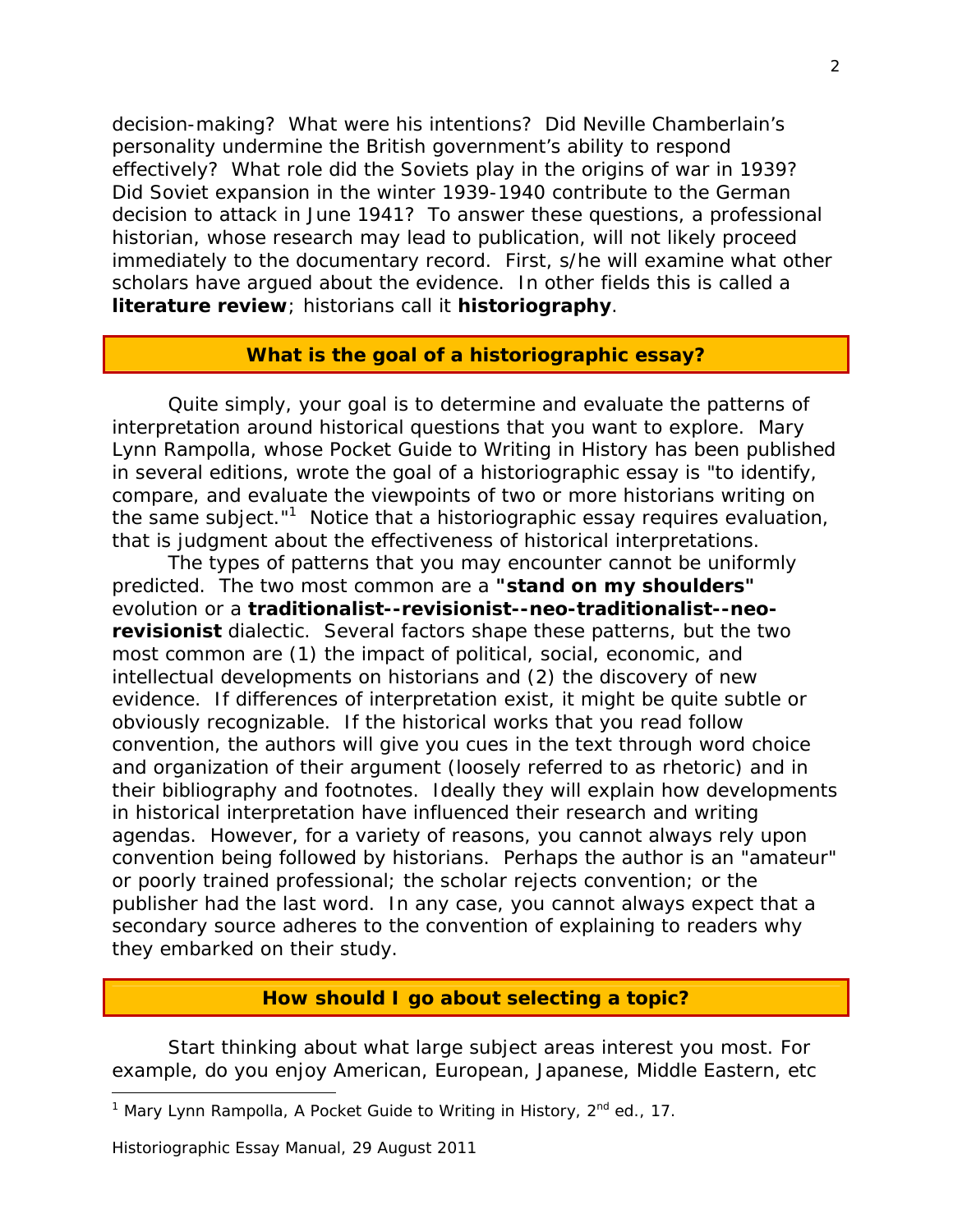history? What time period do you prefer to study? Ancient, modern? A particular century, decade or year? Ponder what types of histories do you enjoy: political, cultural, social, gender, economic, military, and so forth. Brainstorm and write ideas below.

#### **1. Identify your geographic interests. What part of the globe interests you?**

What are your geographic interests and why?

**2. Identify time periods that most interest you.** 

What era or eras within your geographic choices interest you and why?

#### **3. Identify types of history that interest you.**

Do you prefer political, cultural, social, gender, economic, military histories? Why?

#### **4. Refresh your memory on the history of the era/eras.**

What are some of the important events, people, ideas etc of the era? Did you stumble across events, people, or ideas that you had forgotten or did not realize were part of this era/eras?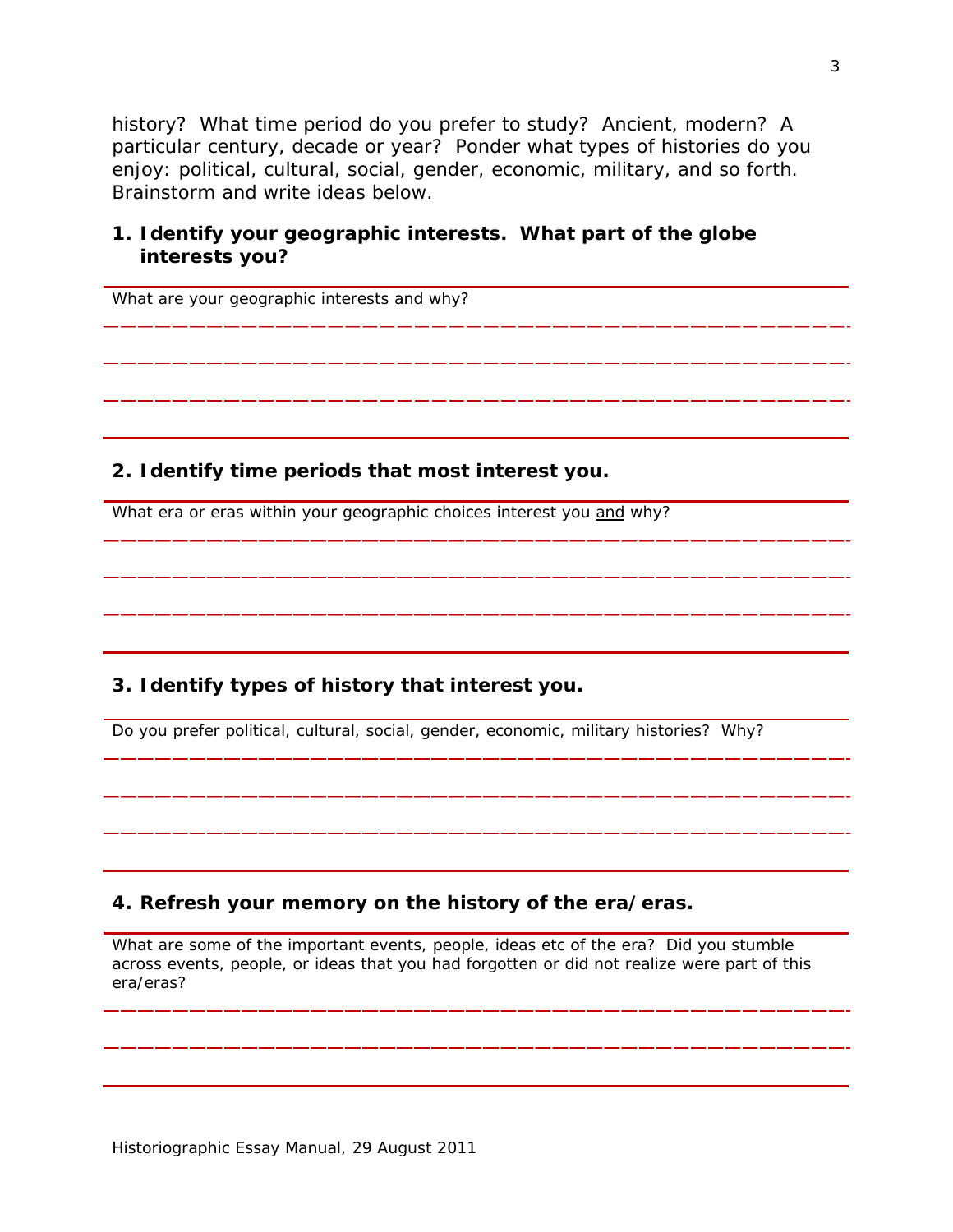#### **5. Ponder questions.**

What questions do you have about the historical era/eras? What are you curious about?

If you follow these steps, you can narrow down research topics and hopefully feel less overwhelmed, after all, in theory the entire history of the globe is a potential topic!

#### **Additional factors you must contemplate to select a topic:**

**First**, select a topic that will sustain your interest not only for the historiographic essay but also for Research and Writing (42.398). In Historiography and Historical Methods (42.298), you study the secondary sources; in Research and Writing, you craft an interpretation predominantly drawing upon primary sources. If you cannot locate or get access to primary sources on your topic, there is no point in doing it.

In pondering topics, most students identify obvious, well-known events or eras (the Atomic Bomb, Hiroshima, the Civil War, the Holocaust, Civil Rights, etc), which creates challenges. First, so much has been written about these events, that you will find it difficult to be "original" from a professional historian's perspective. Second, the vast number of secondary sources, professional and amateur, will overwhelm. Yet you still have options.

One option: if you are interested in a topic that attracts vast amounts of attention, consider exploring how the event was perceived, responded to or shaped by a local community. For example, how did Philadelphia Public Schools respond to the Supreme Court decision of *Brown vs. Board of Education* (1954)? Your historiographic essay would be built around historical interpretations about the impact of the Supreme Court decision and any local histories that might have been written on the topic. Your Research and Writing paper might exploit local newspapers, magazines, published edited collections about the Supreme Court decision, and you may be able to locate public records from Philadelphia.

A second option: let's say that you are interested in the origins of the Holocaust. This is a massive, over-whelming topic for an undergraduate student without access to German language documents, but you could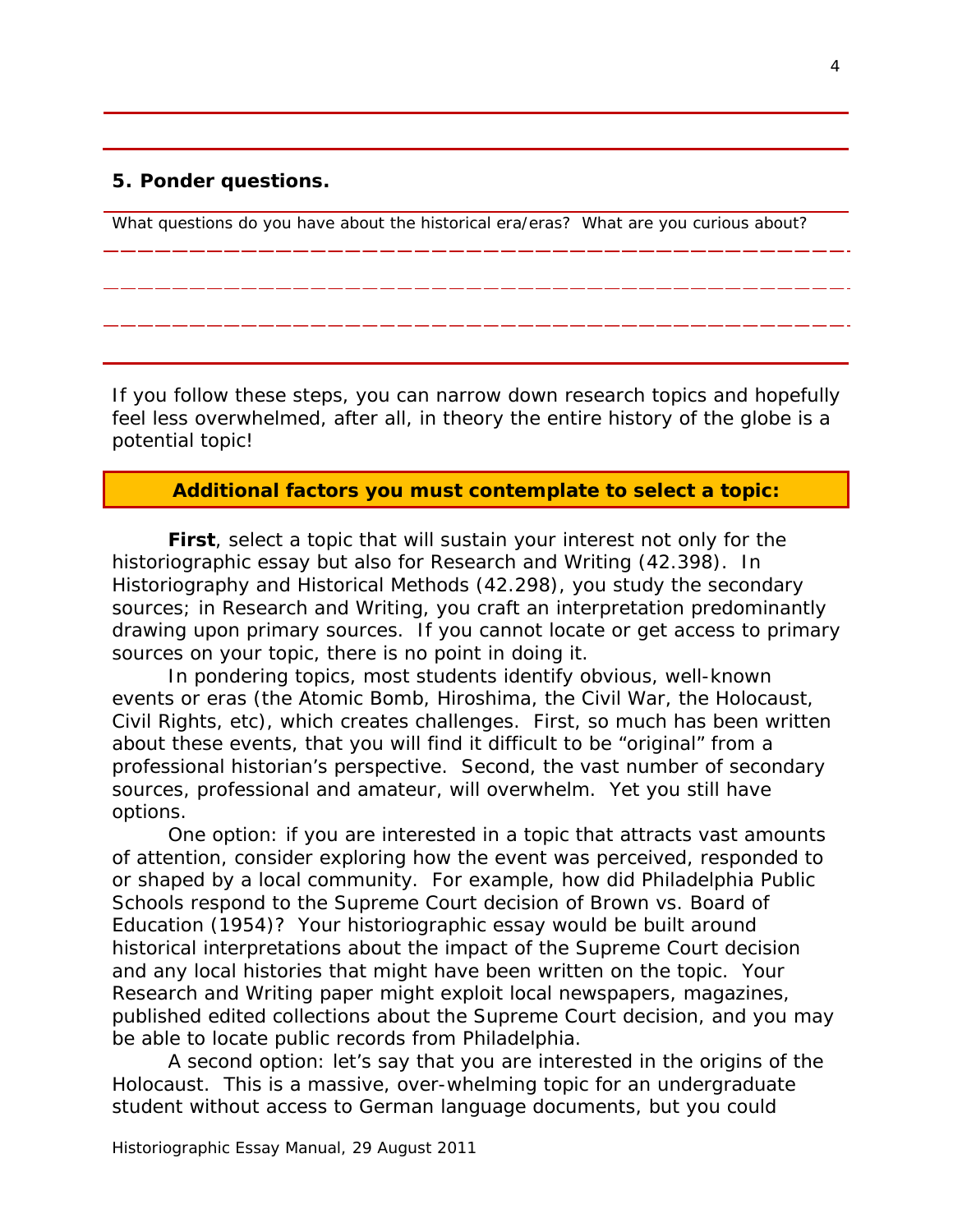explore related topics. For example, would you be interested in exploring how the American public or American government officials perceived the persecution of European Jews? While this question is still too broad, it could be narrowed down. For your historiographic essay, you might explore how historians have written about German-American relations during the Nazi era; US immigration and refugee policies; the American press and radio in the 1930s-1940s; or the US State Department in the 1930s-1940s. In Research and Writing, you might explore public opinion as evident in newspaper and magazine publications, published laws and government policy statements, congressional investigations or debates, etc. . . .

A third option: if you are interested in well-known topics, for example the military history of the Civil War or the tension between Martin Luther King's non-violent and Malcolm X's Black Panther movement, a cultural or social history approach to the events allows for some originality. In historiography, you might encounter some difficulty in narrowing down your reading list, but early consultations with history faculty will benefit you greatly.

A fourth option: once you have narrowed down your interests to an era, event, location, consider building a focus by identifying newspapers, magazines, diaries, memoirs, and/or congressional investigations. Newspapers and magazines are often under-exploited primary sources. Diaries and memoirs generate numerous historical questions from a microhistory perspective. The ready accessibility of Congressional Records through Andruss Library makes them a rich source.

**Second**, certain topics attract an inordinate number of "popular or amateur" histories because of their titillating subject matter (e.g. Kennedy assassination conspiracies or identification of Jack the Ripper or Hitler's suicide or Freemason conspiracies); stay away from these topics. The popular or amateur histories frequently lack bibliographies, discussion of available evidence, let alone a discussion of what other historians or scholars have written. Moreover, there is NO attempt to understand these events in larger context. The authors are trying to solve the historical puzzle with a certainty; professional historians repudiate these approaches. You will not get approval for these kinds of topics. By the way, sometimes it is necessary to review the amateur histories depending upon how your project develops. Best advice, consult your professor.

**Third**, sometimes the event is too recent to have been analyzed by professional historians trained to place events and people into historical context. Historians operate on the unwritten assumption that recent events cannot be treated "historically". What does this mean? Historians do not agree upon the notion of what "recent" is. Is it ten or twenty or thirty years? Or if the historian had lived through the time, then does that make it recent? Although historians will not agree upon the meaning of recent, we recognize that more practical limitations prevent us from writing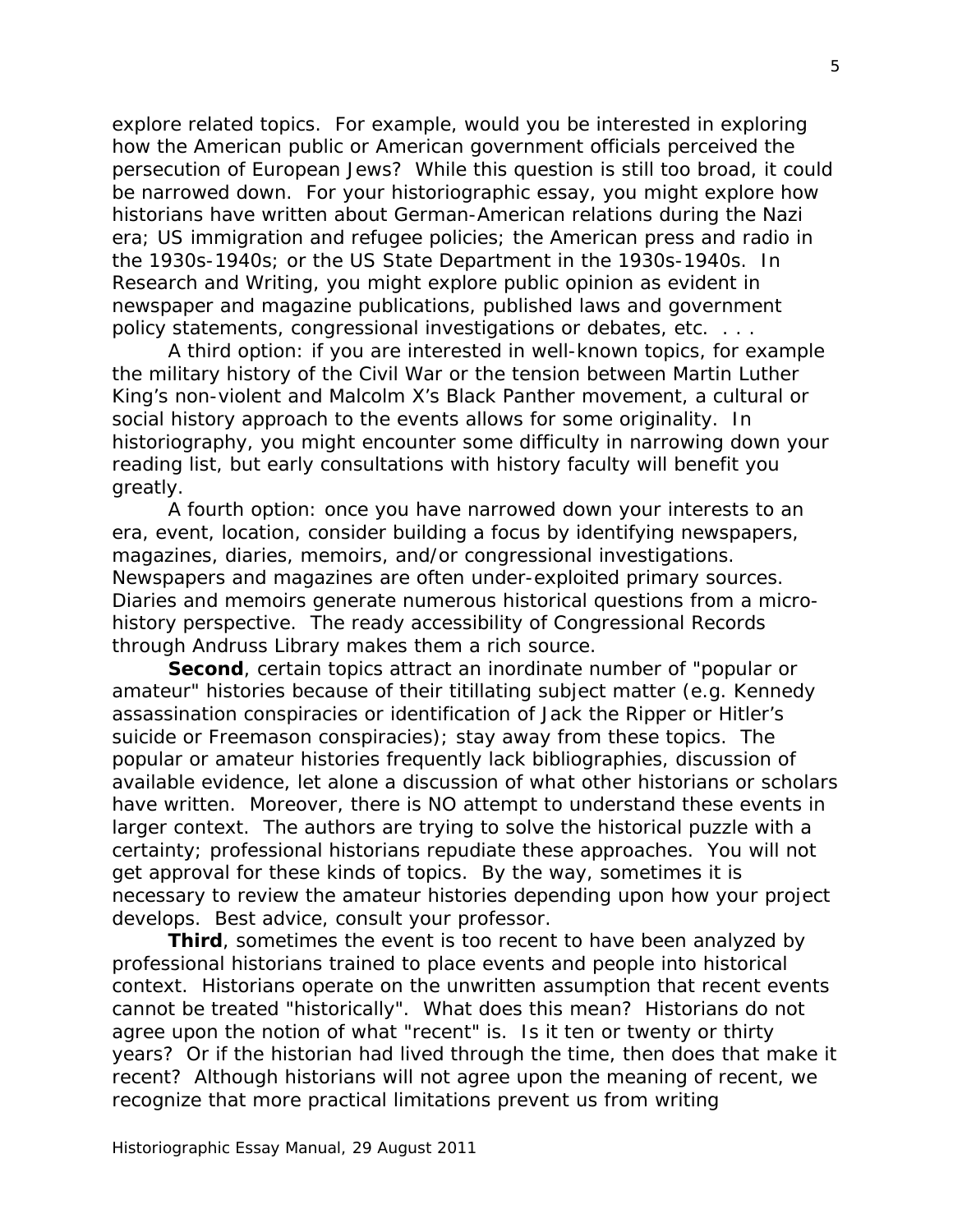"historically" on the recent past: the availability of evidence. The more recent the event, the greater the likelihood that document collections are not available because they have not been declassified by governments, or private individuals have not made them available, or archivists have not collected them. Undoubtedly some sources will be available, e.g. newspaper accounts, magazine articles, electronic media, and perhaps memoirs, but professional historians often conclude the sources are insufficient Another challenge in undertaking "recent" historical events for a historiography project is that patterns have not had time to develop which might make your task more difficult. You will find that the earliest publications on a topic largely describe what happened; in reading these descriptions of events, you may easily get drawn into a well-told story but find it difficult to recognize authors' points of view. What is more, the authors are frequently journalists, political scientists, sociologists, or individuals associated with the events, who have less experience studying events in historical context. Indeed, it is hard to distinguish if their interpretations constitute primary or secondary sources.

So should you avoid "recent" events when contemplating a topic? Not necessarily. If the purpose of the historiography is to determine an agenda for a research and writing paper (42.398), and if you determine in advance that sufficient primary sources are available and accessible to meet the standards of the profession (and specifically your professor), then you might get approval. If this criteria is met, then you may have far more "amateur" histories and polemical works to study than students who select topics in which professional histories are more abundant. **Again, consult your professor. Communication is essential**.

**Fourth**, do you know who you plan to take Research and Writing from? If so, will that faculty member approve your topic? You should visit with him/her about your topic after consulting me.

Whatever topic you select in consultation with your professor, be prepared to narrow it down or expand it depending upon what you discover and what is practical to accomplish in a semester.

## **Reminder**

## **Your goal in writing the historiographic essay:**

Identify patterns, account for why the patterns exist, and evaluate the plausibility of the interpretations in order to identify new directions in research or unanswered valid historical questions.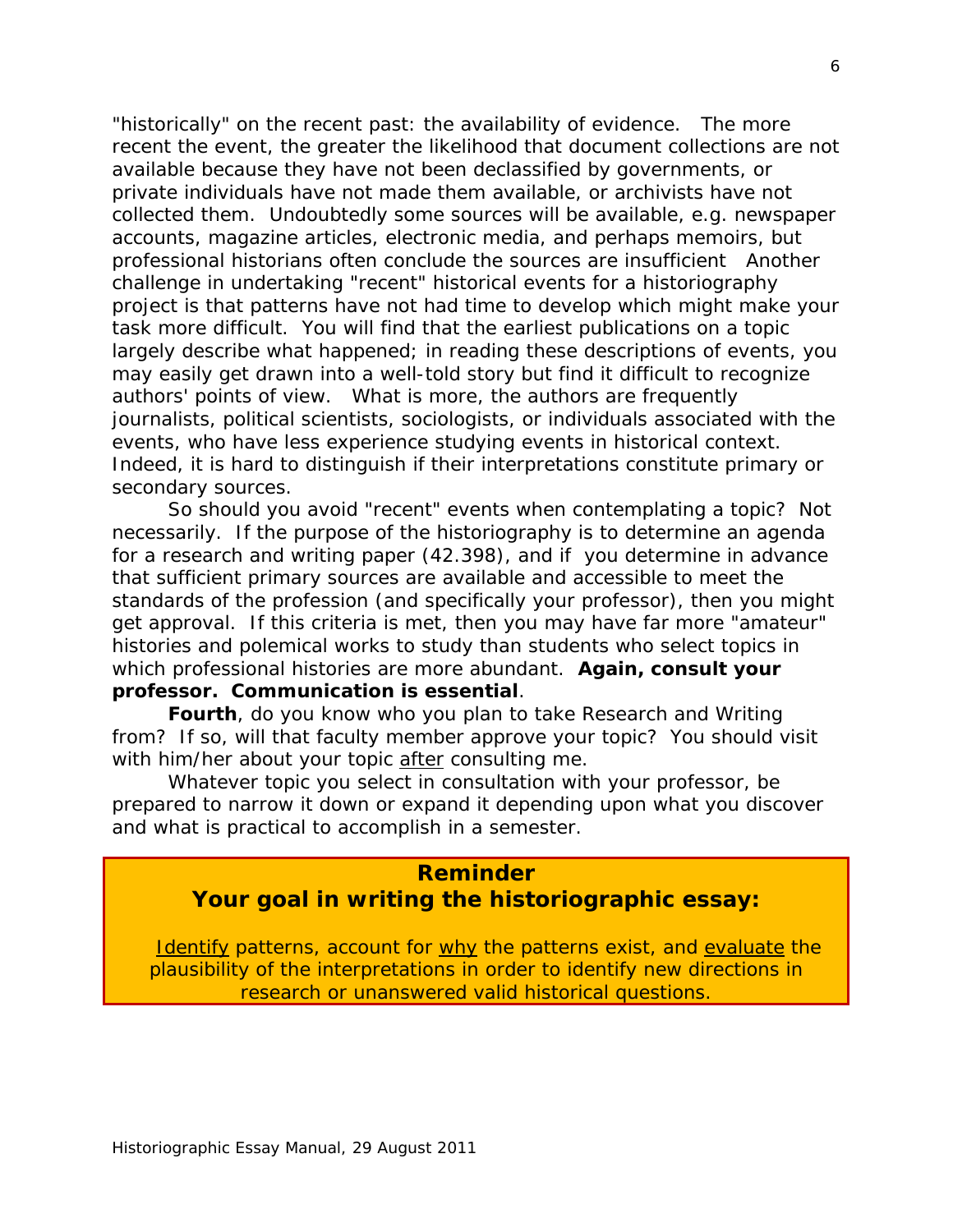

### **Where do you begin?**



As you tackle the challenge, expect to refine your topic but be sure to consult your professor. Common errors at this stage:

- 1. Your search terms are too broad and you become overwhelmed with the possibilities.
- 2. Your search terms are too narrow and you become convinced there is "nothing on your topic."
- 3. If you have been fulfilling your responsibilities as a student and completing the Library Database Tutorials, be sure to seek out my help, other history faculty, and library faculty.

## **Building a Working Bibliography**

 $\Box$  Complete the Library Database Tutorials and develop your library research skills to locate secondary sources.

Secondary sources are **monographs**, a learned, detailed study of a single subject or theme, and **journal articles**, scholarly, refereed essays or case studies that are published by institutionally sponsored periodicals with editorial boards, who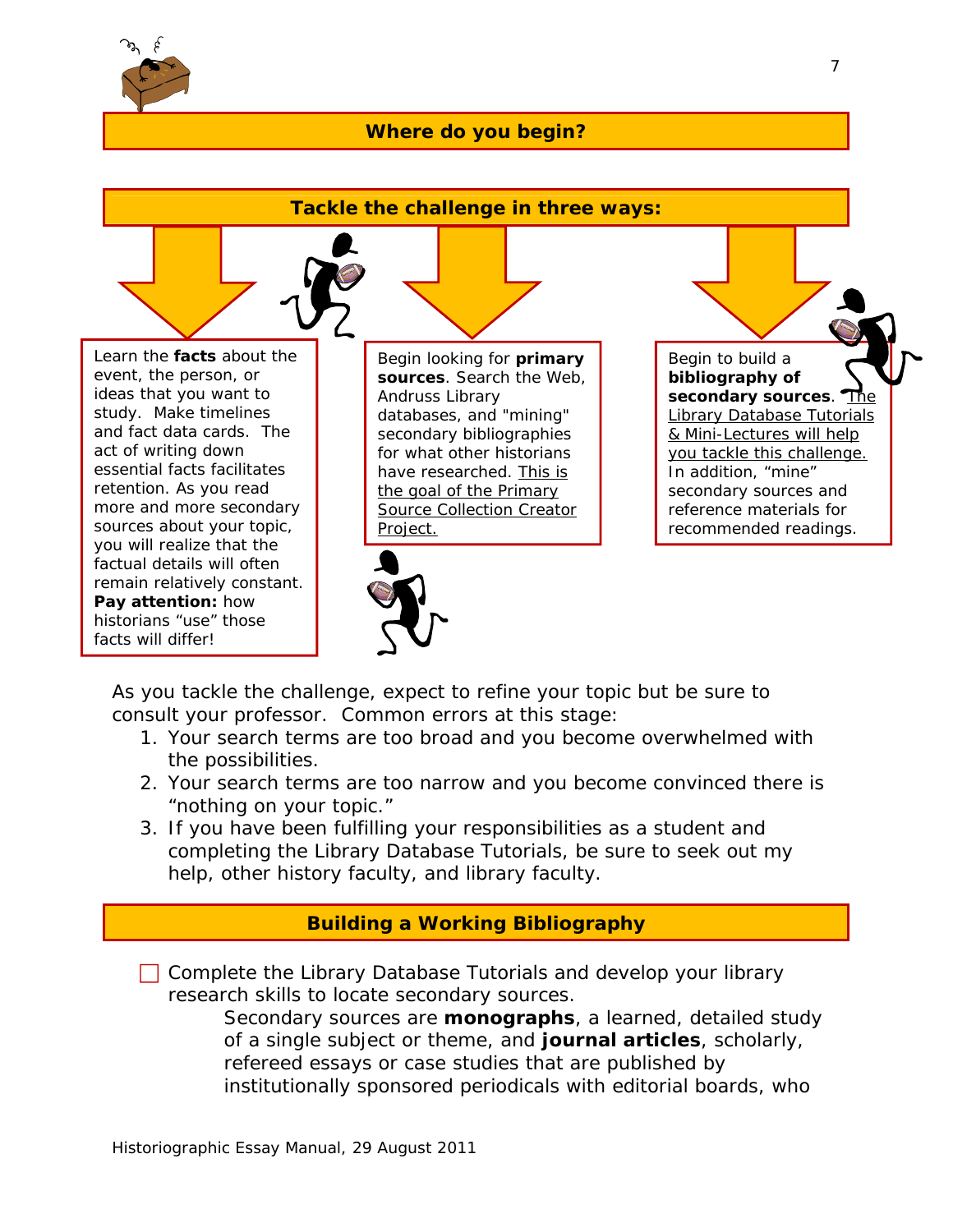keep advertisements to a minimum to prevent advertisers from interfering with content.

- $\Box$  Search the following databases for monographs and journal articles:
	- o BU Pilot
	- o WorldCat (BU's subscription WorldCat, not free public access version)
	- o America History and Life-Historical Abstracts (AHL-HA)
	- o JStor
	- o And "mine" relevant secondary sources.

### **How many monographs and articles should you try to find?**

Truthfully, you should find ALL books or articles that appear relevant even though you do not ultimately study them all. (For your essay, you have to meet a gateway requirement: minimum of fifteen secondary sources with at least five titles being monographs.)

- o Monograph titles and journal articles must originate from across the span of time since historians (preferably professional) began writing about the subject (some subjects such as ethnic histories, women's history, popular culture may have only gained attention from professional historians since the 1950s). Subsequently, your book titles and journal articles should originate from within ten or twenty years of the event through to the present.
- o You should attempt to select scholarly works produced by professional scholars or historians, not amateurs.
- o The earliest publications, during or immediately after an event, are often written by journalists or amateur historians who may not have sufficient access to a variety of sources or lack the skill set. Whether or not to include amateur histories in your historiography, should be determined in consultation with your instructor.
- o Your bibliography cannot be narrowly limited to your immediate topic; you should include recently published monographs that establish a larger context for your topic.
- o It is better to have identified too many monographs or articles than not enough; you will not be expected to read everything that you identify.
- o Identify and record potentially relevant secondary sources (no primary sources, no tertiary sources e.g. encyclopedia articles, internet web sites, survey textbooks; eBooks and journal articles secured through the internet are acceptable).
- **Record the bibliographic details:** 
	- o Dedicate one 3x5 (or 4x6) card to a secondary source.
	- o The following essential information must be recorded: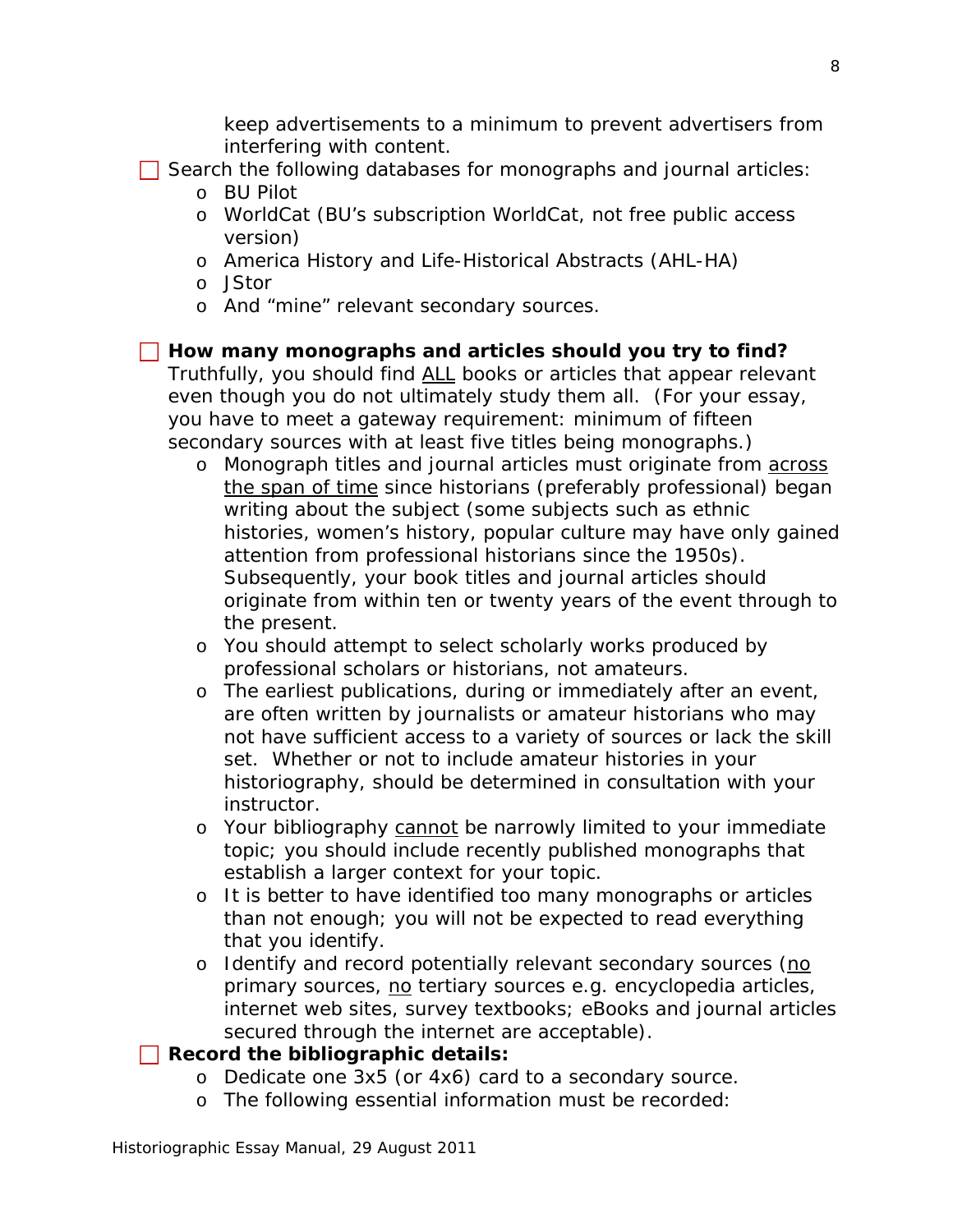| <b>Essential information for book titles:</b>                                                                                                                                                                                                                     | <b>Essential information for each article:</b>                                                                                                                                                                                                                           |
|-------------------------------------------------------------------------------------------------------------------------------------------------------------------------------------------------------------------------------------------------------------------|--------------------------------------------------------------------------------------------------------------------------------------------------------------------------------------------------------------------------------------------------------------------------|
| author's/authors' full name(s)<br>$\checkmark$<br>complete title of book<br>✓<br>$\checkmark$ city of publication<br>name of publisher<br>$\checkmark$<br>date of publication<br>✓<br>edition if not the first<br>how you located the source (see<br>$\checkmark$ | author's/authors' full name(s)<br>$\checkmark$<br>title of article<br>✓<br>title of journal<br>✓<br>volume and issue number<br>month (or season) of publication<br>$\checkmark$<br>year of publication<br>$\checkmark$<br>extant page numbers of article<br>$\checkmark$ |
| Working Bibliography for directions)<br>F II CH C IIII I I N III                                                                                                                                                                                                  | how you located the source (see<br>✓<br>Working Bibliography for directions)                                                                                                                                                                                             |

o Format to follow for each bibliography card: Record the bibliographic cards accurately according to Turabian, *A Manual for Writers of Term Papers, Theses, and Dissertations* (7<sup>th</sup> edition) chapters 15, 16.1, 16.2, 17.1 and 17.2.

#### **Sample bibliography card:**



**When seeking the advice of a professor in the Department of History,** schedule an appointment in a timely manner and go prepared with the bibliography that you have already identified. You may be afraid that they will tell you about more books and articles to read, but they may also steer you away from some reading as well. Be sure to take notes during the meeting and be prepared to ask questions.

If books or journals are not available at Bloomsburg University's Andruss Library, then pursue an **Inter-Library Loan request** through Andruss Library  $\rightarrow$  Services. Your request can take two or three weeks, and if it is a book, you frequently have to return it within two to three weeks. Inter-library loans are usually free, and journal articles are routinely made available to you electronically.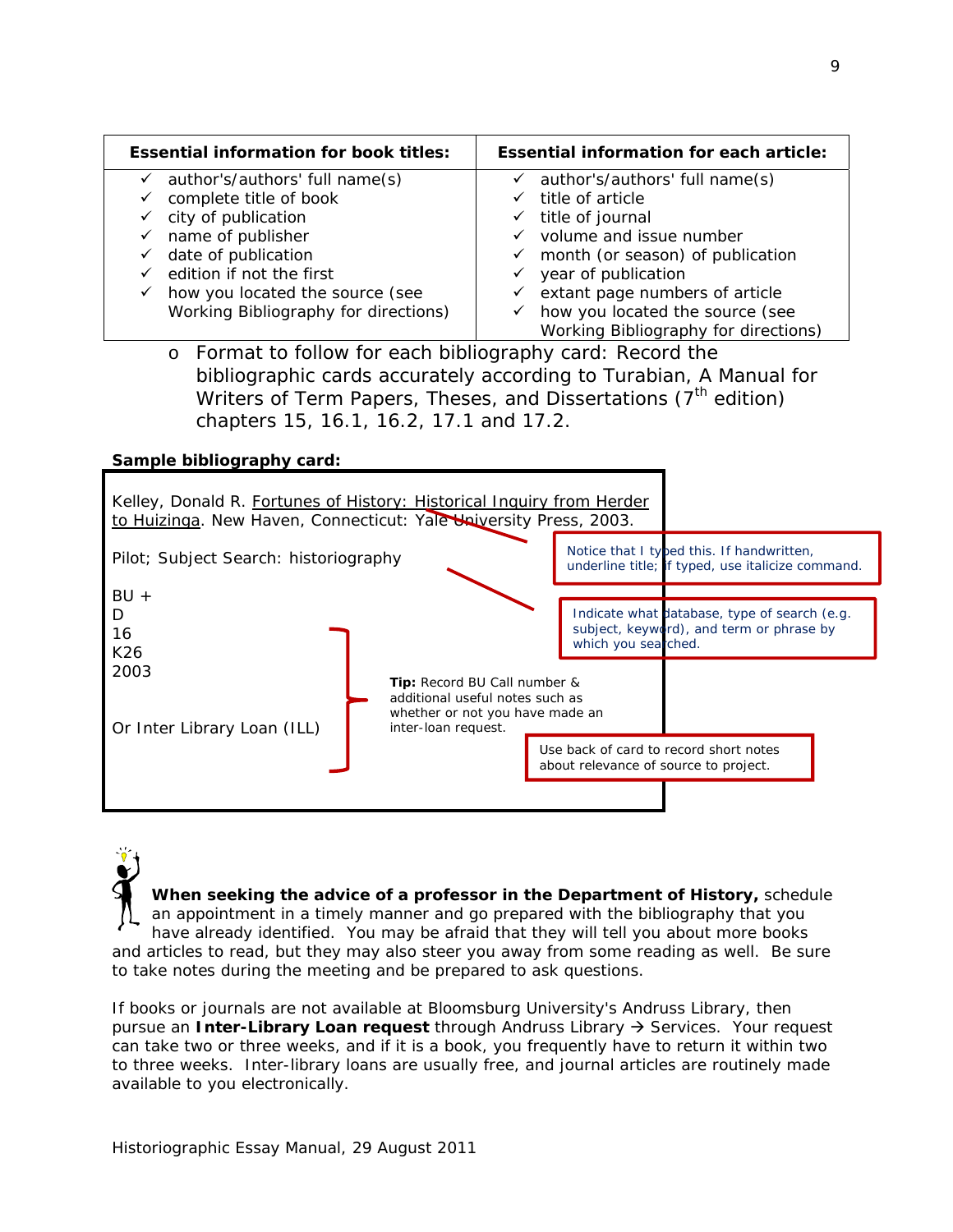o Narrow down the working bibliography for reading by inferring from titles, Library of Congress subject headings, and abstracts to determine your priorities in reading. Priorities must also be determined by selecting a representative sampling of publications over time. Priorities can also be determined by consulting professors who research or teach on your subject.



All learning occurs on a curve, and your historiography project is no different. Students worry that they are taking too many or too few notes. I always take more notes than I "use" to write an essay. Taking notes that are authentic paraphrases or accurate summaries of (1) the author's theses or major points and (2) how s/he supports the thesis forces you to think through the readings and improve your recall. What is more, taking notes helps you keep the varieties of interpretation organized. So the key is to have a clear purpose when reading and taking notes.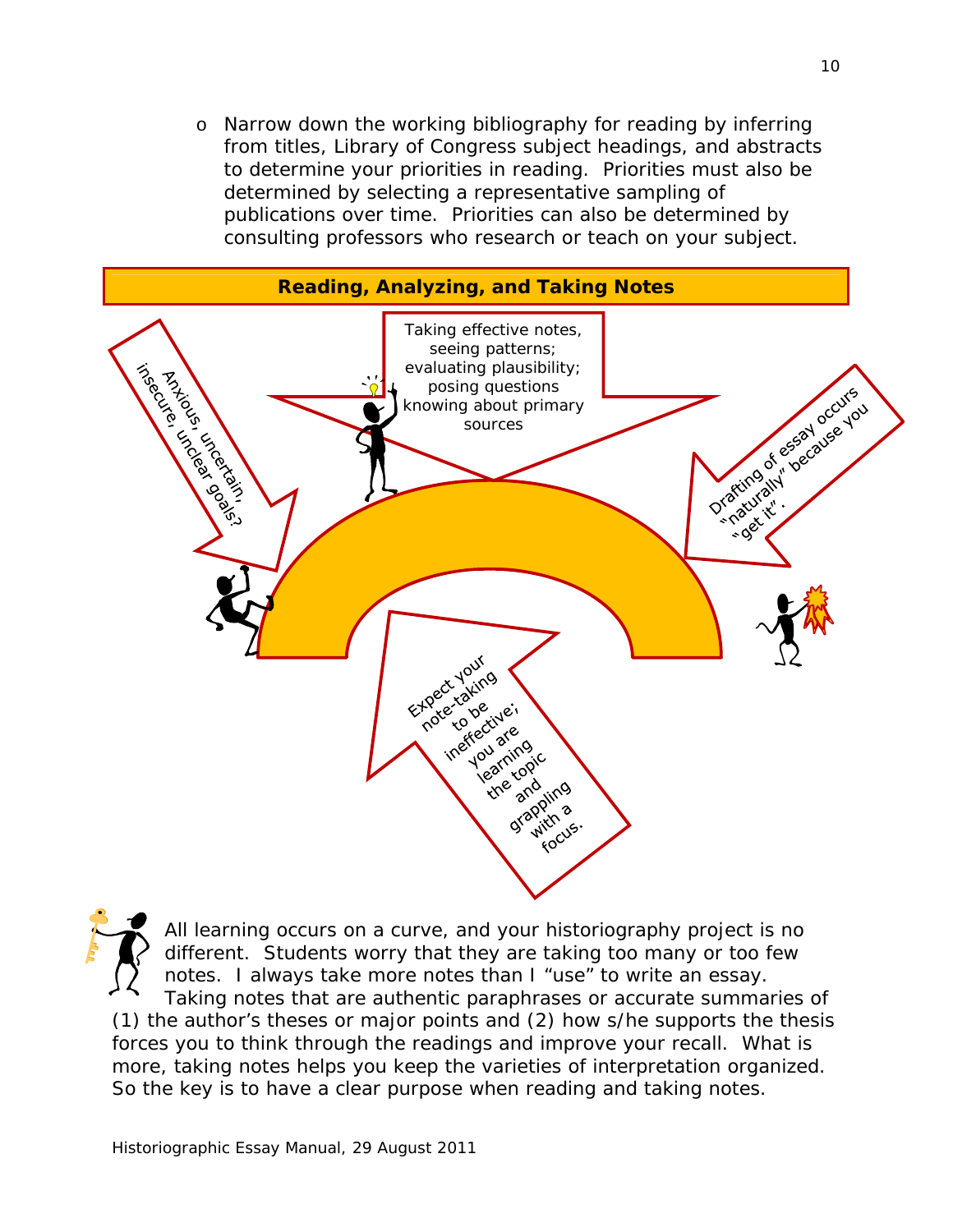**Remember the following:** "… knowing how to read something results almost automatically from knowing why we are reading, and without some purpose, reading is an aimless activity."<sup>2</sup>

 $\triangle$  You will encounter two types of writing style in monographs and journal articles: narrative and analytical.

**Narrative Style:** The narrative style relies upon describing what happened; the facts to speak for themselves so that they can tell a story. Narratives will appear value neutral, but are not. The authors' intent, motives, working assumptions or potential biases are sometimes evident in the following ways: word choice that hint at tone or judgment, selection and arrangement of facts, prefatory or introductory passages, a conclusion that elaborates on the importance of the work, author's explanation for why the s/he believes the topic should be discussed, and the sources consulted. Paragraph structures in the narrative style are worded and organized to tell a story in a logical progression from beginning, middle, and end.

Novice readers have difficulty recognizing the difference between fact and interpretation in a narrative style for three reasons. First, they get drawn into the story telling without thinking critically. Second, they need to acquire more knowledge about the topic to realize that even facts can be manipulated to advance interpretations that may or may not be plausible. Third, they assume that a story does not have a thesis. However, if they realize that a story is a pattern that was shaped from the facts and evidence, the pattern is the thesis; the thesis may be simplistic, but it exists. Although we tend to associate narrative styles with amateurs, professional historians will also write in this style.

**Analytical Style:** The analytical style must include narrative, but the author explicitly puts forth an argument. The authors' intent, motives, working assumptions, potential biases can be manifest in the same way as in the narrative style. Their theses are more easily recognizable: located in prefaces, introductions, conclusions of their articles, chapters within the monographs, or the monograph itself. They are more likely to mention alternative interpretations within the text of their work, in a preface or introduction, or in explanatory footnotes. In fact, paragraph structures are worded and organized to advance the arguments, not tell a story *per se*. The analytical style is more frequently found in works produced by university-

-

<sup>2</sup> Katherine Gottschalk and Keith Hjortshoj, *Elements of Teaching Writing: A Resource for Instructors in all Disciplines* (New York:Bedford/St. Martins, 2003), 124.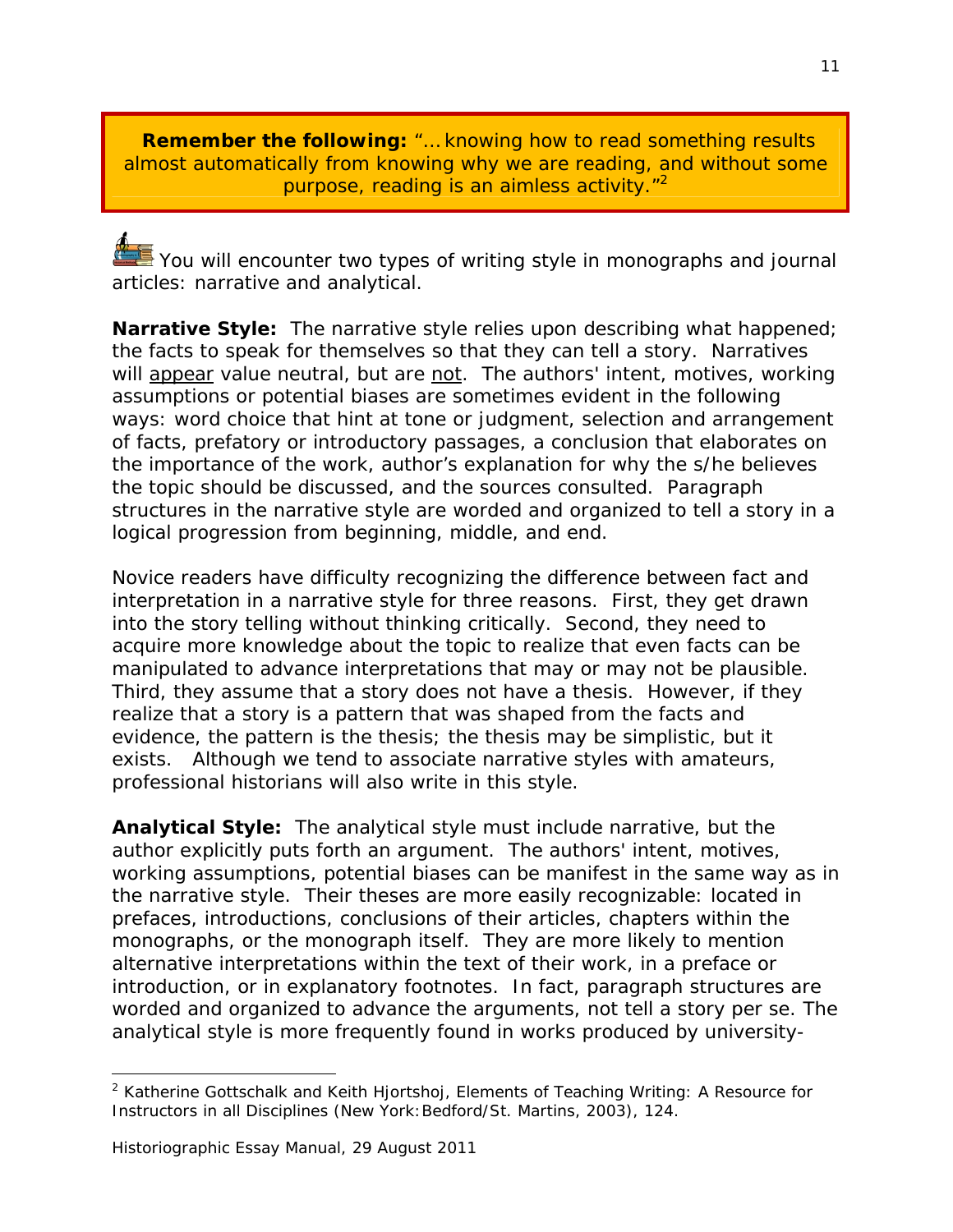trained historians who are expected to meet the standards of the profession. During the course of the twentieth century, narrative accounts became less popular in academia.

Authors are not required to put forth their theses in an introduction whether writing in either the narrative or analytical style, but it makes the readers' task easier if they do. Knowing that theses can be hidden in concluding paragraphs or individual chapters, you might jump ahead to these portions if you struggle with locating a thesis.

Before reading a book, study the front matter (i.e. preface, introduction, etc), introductory and concluding chapter. If written according to the standards of the profession, the author will explain his/her thesis, what is original about his/her scholarship, and compare themselves to other historical interpretations in one or all of these portions of the book. Look for biographical information and publication record that provides insight on the author's expertise, working assumptions, perspective, etc.

 $\blacksquare$  Be prepared to read one or two of the most significant books in their entirety and revisit the most essential parts as your reading proceeds. Also as you learn your topic, be willing to "gut" the book: after you have become familiar with the historical facts of your topic, take time to study the front matter to determine the author's perspective, then target your reading to the essential parts relevant to your topic. In doing so, be sure that you do not take the author's ideas or interpretations out of context.

If you are reading a journal article, read the abstract that frequently accompanies the citation or comes at the beginning of the article. If the author has written the article according to the standards of the profession, the s/he will explain his/her thesis in the first section or paragraph of the essay. Historiographical notes are sometimes buried in footnotes. Look for biographical information and publication record that provides insight on the author's expertise, working assumptions, perspective, etc.

When reading books and articles, you must have a note-taking system. Either you **must** take notes on 5 x 8 index cards or you **must** create files on your computer that have a logical organization like the 5 x8 card. You are required to turn in **all** your research notes with the final paper.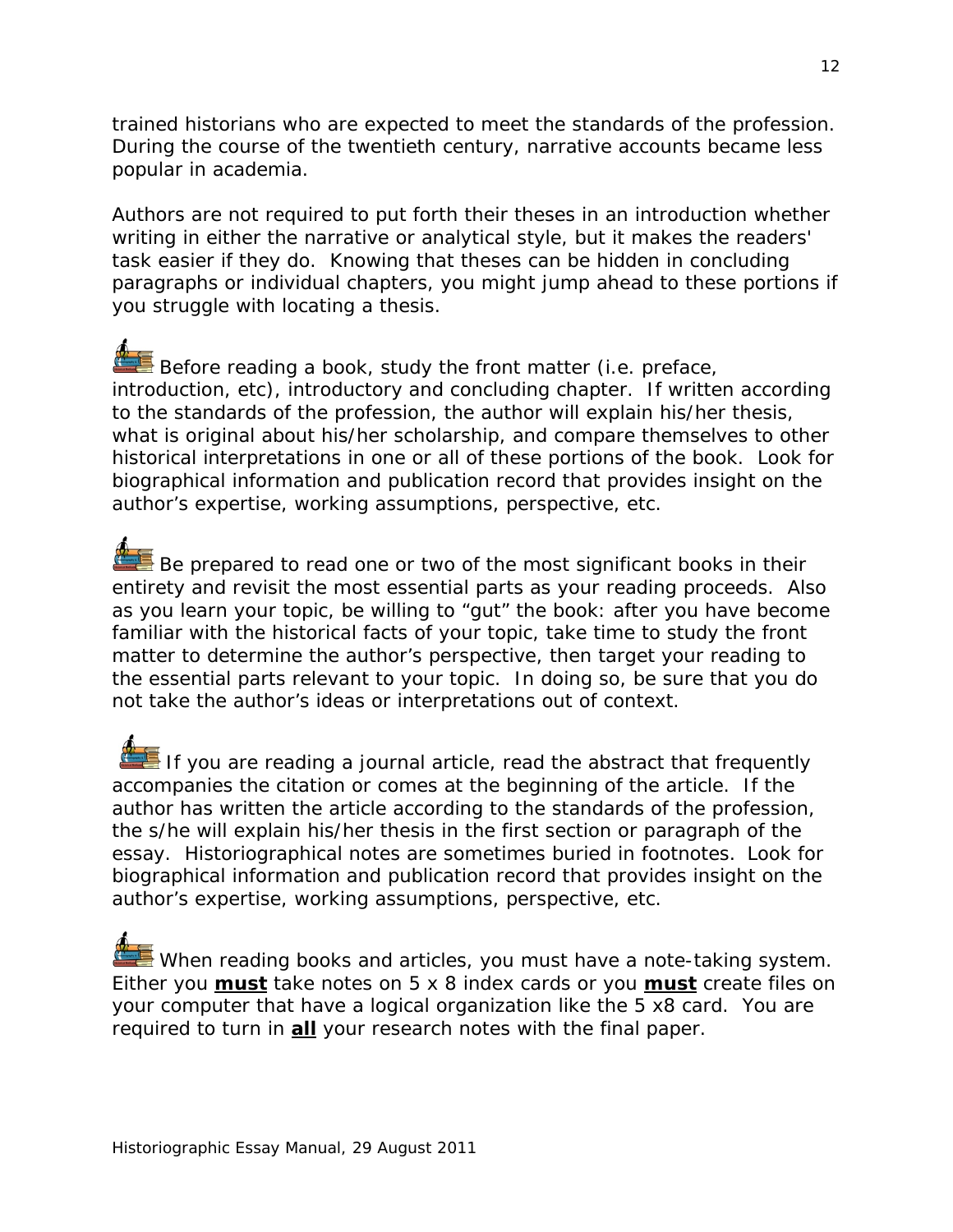| Sample of a 5 x 8 note card<br>sample is scaled to fit the page<br>$\overline{O}$<br>most likely my notes would be handwritten<br>$\circ$                                                                                                                                                                                                                                                                                                                                                                                                                                                                                                                                                                                                                                                                                                                                                                                                                                                                                                                                                                                                                                                                                                                                                                                                                                                                                                                                                                                                                                                                                                                                                  |                                                                                                                   |  |
|--------------------------------------------------------------------------------------------------------------------------------------------------------------------------------------------------------------------------------------------------------------------------------------------------------------------------------------------------------------------------------------------------------------------------------------------------------------------------------------------------------------------------------------------------------------------------------------------------------------------------------------------------------------------------------------------------------------------------------------------------------------------------------------------------------------------------------------------------------------------------------------------------------------------------------------------------------------------------------------------------------------------------------------------------------------------------------------------------------------------------------------------------------------------------------------------------------------------------------------------------------------------------------------------------------------------------------------------------------------------------------------------------------------------------------------------------------------------------------------------------------------------------------------------------------------------------------------------------------------------------------------------------------------------------------------------|-------------------------------------------------------------------------------------------------------------------|--|
| Always assign a subject "slug" on the top left hand corner; you may add subordinate subject<br>slugs as your knowledge becomes more sophisticated and patterns start to emerge.                                                                                                                                                                                                                                                                                                                                                                                                                                                                                                                                                                                                                                                                                                                                                                                                                                                                                                                                                                                                                                                                                                                                                                                                                                                                                                                                                                                                                                                                                                            |                                                                                                                   |  |
| On 3 separate notecards, I examined her evidence<br>for each of the three professors. So I had a subject<br>slug: Shaping Nazi Conscience: The Professors:<br>Heidegger, etc                                                                                                                                                                                                                                                                                                                                                                                                                                                                                                                                                                                                                                                                                                                                                                                                                                                                                                                                                                                                                                                                                                                                                                                                                                                                                                                                                                                                                                                                                                               | Author, abbreviated book title, year of<br>publication (written on each note card).                               |  |
| These notes are a summary of the chapter and I note<br>the chapter thesis.                                                                                                                                                                                                                                                                                                                                                                                                                                                                                                                                                                                                                                                                                                                                                                                                                                                                                                                                                                                                                                                                                                                                                                                                                                                                                                                                                                                                                                                                                                                                                                                                                 |                                                                                                                   |  |
| Koonz, The Nazi Conscience (2003)<br>Shaping Nazi Conscience: The Professors<br>Koonz devotes a chapter explaining how three professors, Martin Heidegger, a philosopher,<br>Carl Schmitt, political theorist, and Gerhard Kittel, the blogian, came to support Nazism (pp.<br>46-68) She claims that they "stepped in to translate the Nazis' crude slogans and repellent<br>images into intellectually respectable justification not only for dictatorship but also for anti-<br>Semitism. " (p. 68) [Her use of the word "steoped" suggests that they served in this role<br>willingly]<br>Page range when I summarized.<br>She convincingly portrays how these men converted to Nazism by interpreting their writings<br>and how individuals remembered them. She chose these men because of their "paper trail".<br>She also gives some biographical information on each man that suggests a certain type of<br>academic found the Nazis attractive. (pp. 46-49)<br>Page numbers for exact quotations.<br>She does not believe that each man was attracted to Hitler or Nazism for the same/reason.<br>Heidegger – "Hitler was authenticity personified"; Schmitt – Hitler was a "decisive leader";<br>Kittle - Hitler was a "Christian soldier" (p. 48)/<br>[Koonz really helps me understand how the $\frac{1}{2}$ three men converted to Nazism, byt not as<br>effective in proving their impact. How did they make Nazism respectable? Their<br>publications????? How many people read/these works. In another context, she spoke of<br>ideas floating like miasma, so I need to review her introduction where she explained that.<br>How does Koonz compare to John Weiss work?] |                                                                                                                   |  |
| My habit is to put my observations, questions, concerns, etc into<br>brackets so I notice them more easily.                                                                                                                                                                                                                                                                                                                                                                                                                                                                                                                                                                                                                                                                                                                                                                                                                                                                                                                                                                                                                                                                                                                                                                                                                                                                                                                                                                                                                                                                                                                                                                                | Noting Koonz's methodology and type<br>of evidence. More details are on note<br>cards for each of the professors. |  |
| Full disclosure: This note card example comes from my own work. Given the depth of my knowledge about the<br>topic, it is easy for me to summarize an entire chapter. If the information is new to me, I tend to record more<br>passages verbatim, and I will have more than one card devoted to the same subject slug and author. I just staple<br>them together. As I learn more and my topic narrows, I begin re-reading all my note cards, especially the early                                                                                                                                                                                                                                                                                                                                                                                                                                                                                                                                                                                                                                                                                                                                                                                                                                                                                                                                                                                                                                                                                                                                                                                                                        |                                                                                                                   |  |

Historiographic Essay Manual, 29 August 2011

ones, I place some aside and paraphrase the original notes if they are still potentially relevant.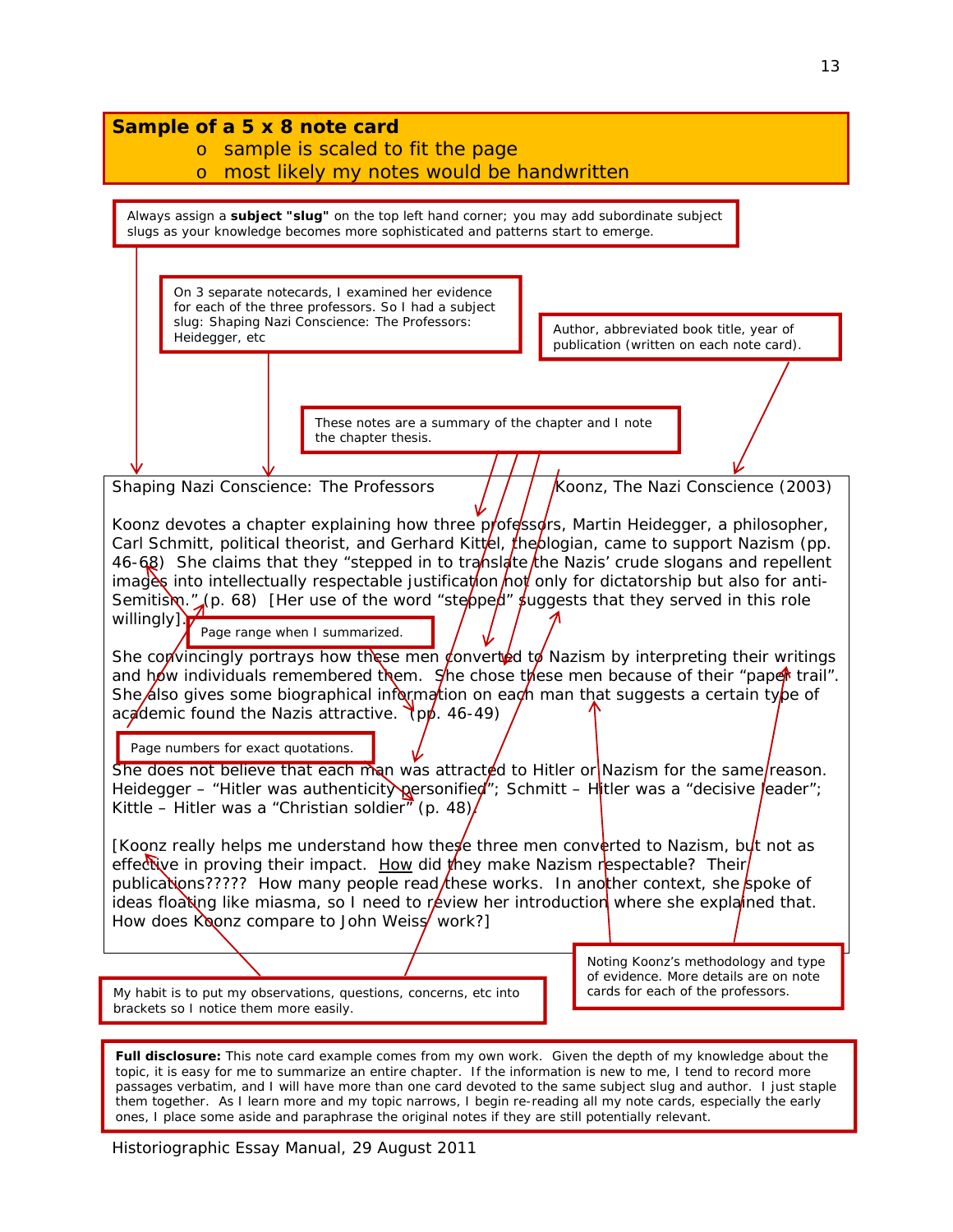## **Taking notes when reading monographs and articles: Author:**

- o Who is the author (education, expertise, gender, ethnicity, political affiliation, when s/he lived, where s/he lived)? What else has the author published? What type of history does the author prefer (e.g. intellectual, political, social, etc)? Does the author make use of prominent historical theories (e.g. Marxist, progressive, etc)? What are the author's working assumptions, methodologies, potential biases, expertise?
- o What larger events were occurring when around the time the author published his/her work?
- o Biographical information can be located by "googling" the author, consulting *Biography Index* and *Current Biography* in Andruss Library, reading dust jackets or biographical sketches found at the beginning or end of a publication, and so forth.
- o Sometimes the timing of a publication is intended to commemorate an event or is a response to events occurring at the time of publication; sometimes a thesis may not appear original because it has become conventional by the time that you learn about it that you fail to appreciate why it might have been original at the time it was published.

### **Thesis:**

- o What are the authors' stated goals, questions, problems, topics, that s/he plans to address?
- o Was the author successful in presenting his/her thesis?

### **Evidence:**

- o What type of evidence or examples did the author provide to support his/her argument? Is this evidence convincing or plausible?
- o Note what kinds of primary or secondary sources the author cites in footnotes or in the text of the work. If examples are used to illustrate the argument or facts are offered, summarize the information in your own words. Note what does or does not convince you and why.
- o Sometimes an author is convincing for reasons that go beyond evidence or examples. Rhetorical skills and clarity of argument can be equally persuasive. For example, historians who show that they understand counter arguments are using a rhetorical device to gain the readers trust.
- o As a novice reader of monographs, you might gain confidence in judging historical works if you read book reviews to determine how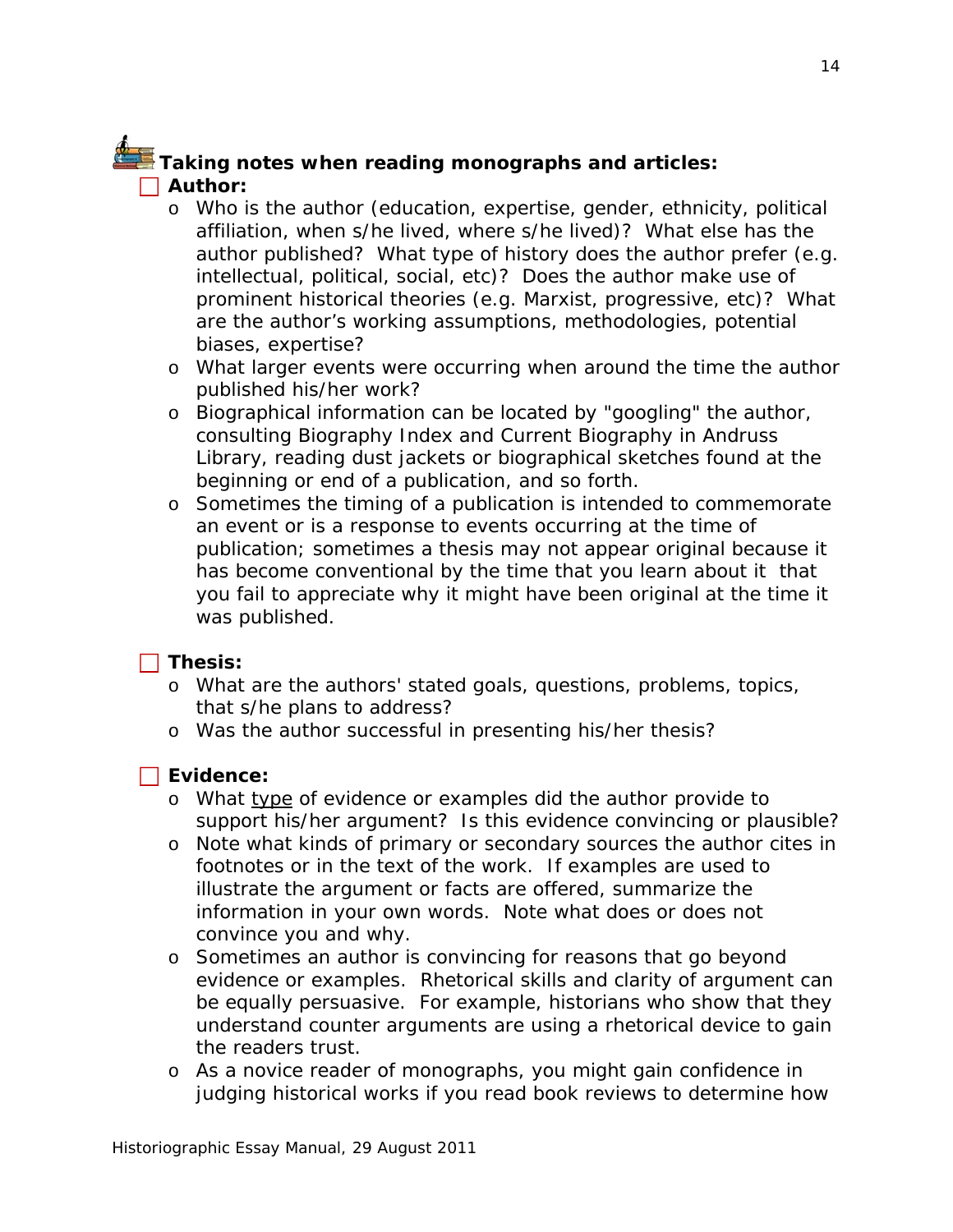professionals assessed the work. Consult Historical Abstracts, America: History and Life, J-Stor, *Book Review Digest*, and www.hnet.msu.edu (h-net is selective and useful for books published in the last fifteen years). By the way, not every historical publication is reviewed.

#### **Comparison, Evaluation**

- o As your study progresses, note similarities and differences between the monographs and articles. Are the same primary and secondary sources being exploited by more than one author? What can you infer from these observations?
- o Because the ultimate goal of this historiography paper is to identify some possible research questions or issues that have not been satisfactorily answered, or to identify primary source collections that can be exploited, be sure to devote notes simply to this purpose.
- o Take notes from your notes as your knowledge of the historical writings becomes more sophisticated.

### **Avoiding Unintentional Plagiarism when Taking Notes**

- o Read a paragraph, section, or chapter, then attempt to summarize what you just read in your own words. Then revisit the paragraph, section, or chapter to verify the accuracy of what you have summarized.
- o You should also try to paraphrase, but if the author's passage is not easy to paraphrase write the words verbatim on your note card and encase them with quotation marks. This way you avoid accidentally plagiarizing when you revisit your note cards at the writing stage.
- o ALWAYS RECORD PAGE NUMBERS whether you are paraphrasing, summarizing, or quoting directly. Clearly record the page number after the relevant notes or quotation.
- o ALWAYS RECORD AUTHOR, ABBREVIATED TITLE, AND DATE OF PUBLICATION on upper right hand corner of index card. In the rush of drafting your essay, you do not want to have to lose time trying to recall this sort of information. If you fail to record information accurately, you will be more inclined to invent it when time is running out.

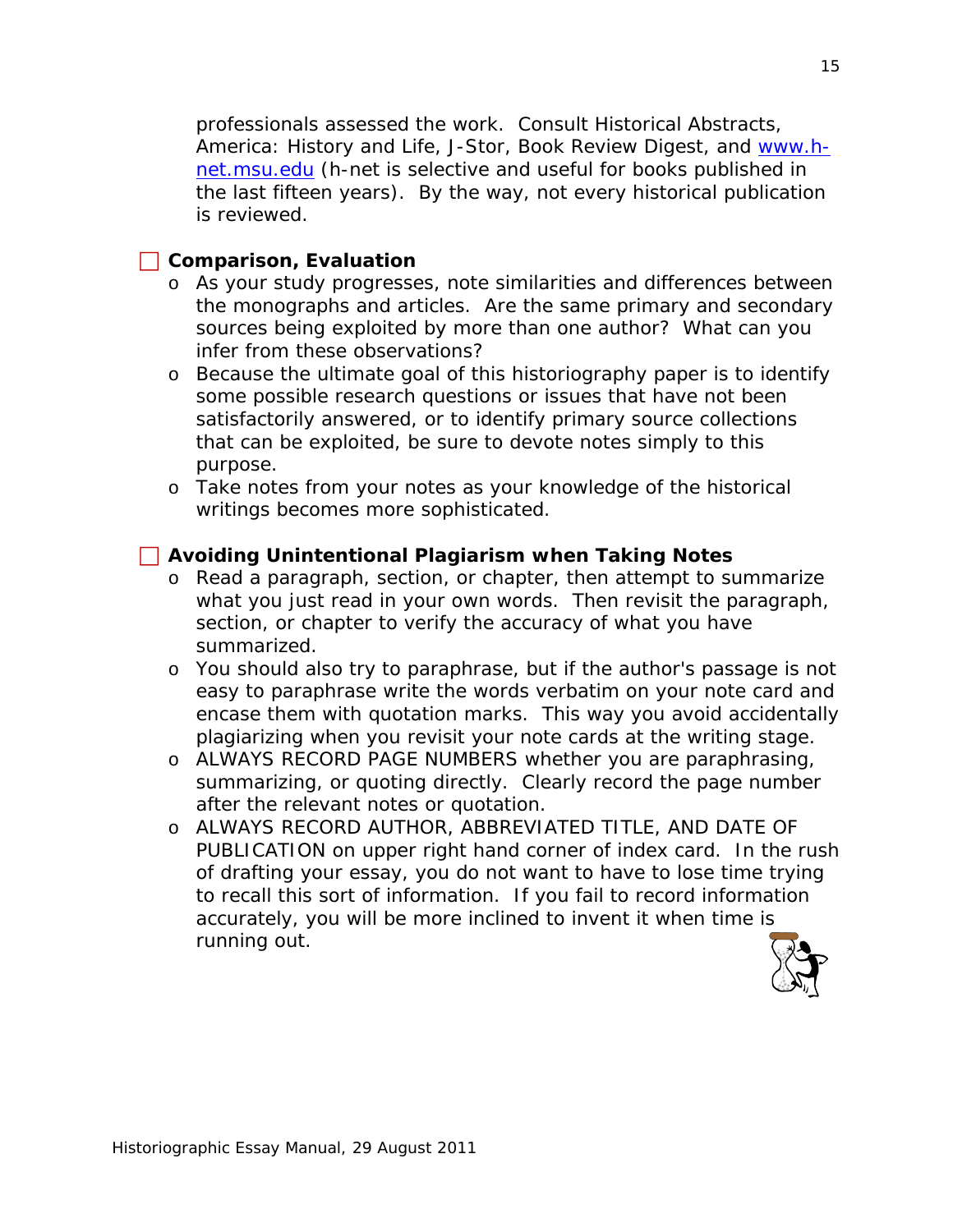## **Pre-Writing**

Note-taking can be a form of pre-writing.

Composing thoughtful progress reports that follow the assignment guidelines amounts to pre-writing.

Reviewing and summarizing your notes is pre-writing. In doing so, confirm that your subject is manageable (not too narrow or too broad). It is always easier to narrow your focus, rather than to be told that your research is insufficient with only a week left before the assignment is due.

Conduct preliminary writing exercises, listing questions, listing main ideas, listing evidence/examples to support major ideas, take notes, jot ideas, write paragraphs but do not concern yourself with paragraph topic sentences, word choice, etc. – Just get ideas onto paper. 4

Break down your writing tasks into manageable discrete portions. Once patterns start to emerge, e.g. competing schools of thought, then divide your notes into those schools of thought and make a list of ideas or thoughts you have for each school of thought. Another example: if you find generational differences in the patterns of interpretation, divide your notes accordingly and pre-write. Still another example: if the major pattern is defined by different methodologies then organize your thoughts and prewrite that way.

Do not start with the introductory paragraph. Have you ever sat at the computer with the blank monitor glaring at you? It is so difficult to know where to begin. In addition, as you write, you will think through the material and your thesis usually become more articulate and well-defined as you write the body paragraphs. So, draft the body paragraphs first.

When you are ready to move from the pre-writing stage to the writing or drafting stage, start writing the body paragraphs. Do not initially concern yourself with effective paragraph topic sentences. Make sure the paragraphs are coherent, then refine topic sentences, sentence segues word choice, etc.

Write your concluding paragraphs even before you write your introduction. At this point in the drafting, you will now recognize what is relevant to say in your introduction and your thesis will be more fully developed.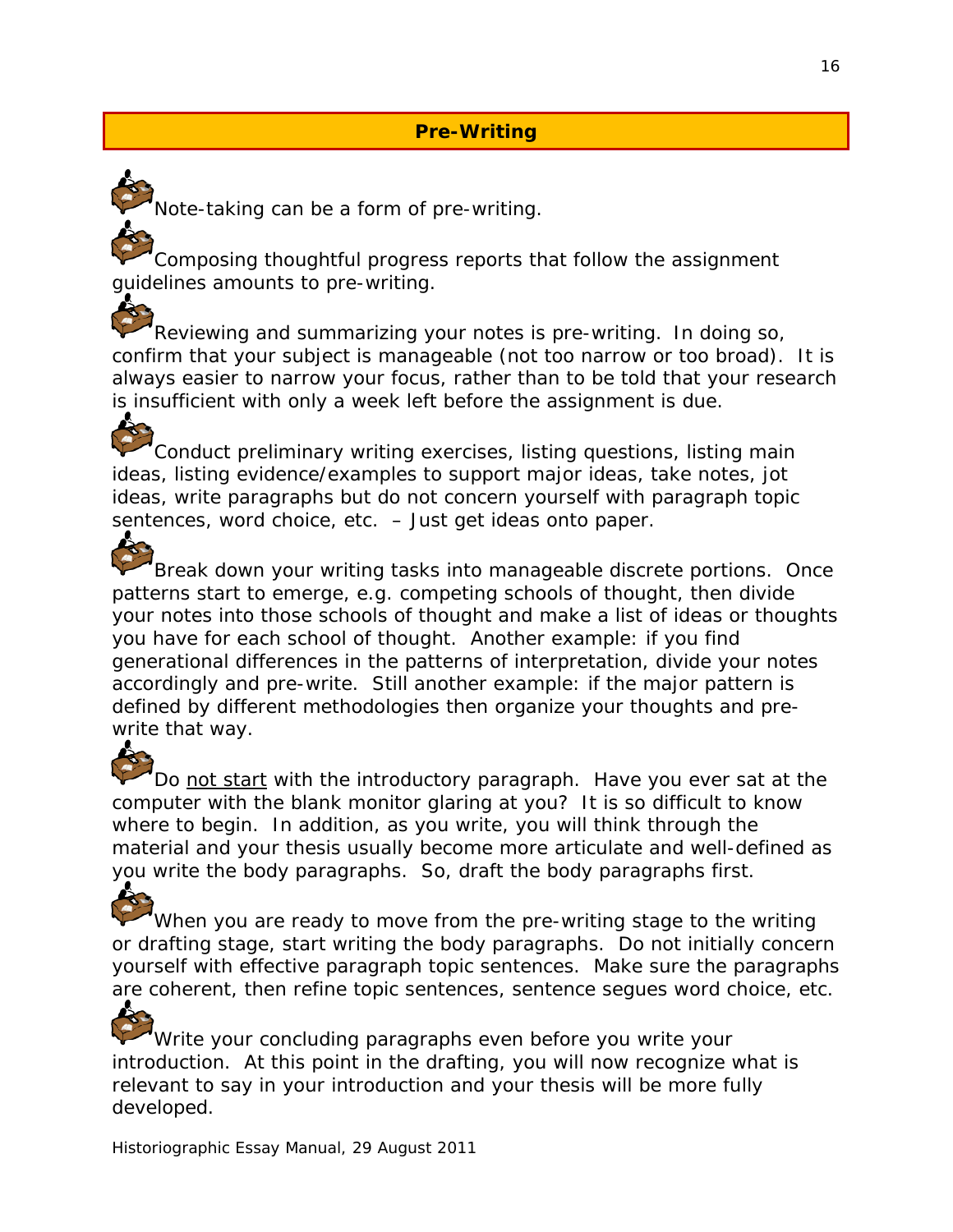You are required to turn in all these random writings, rough drafts, etc when you turn in your final paper or demonstrate in the week leading up to the deadline that you have notes, etc….

### **Write and Re-Write or Draft and Re-Draft**

Unfortunately, most students write their first draft as their last draft though they might proofread for superficial errors (grammar, syntax, spelling). Or can you identify with this Cornell University student? "It's exactly like building a wall. You can't take anything out once you've put it in. I think that each sentence is something I really wanted to express, and just to take it out is like ... like breaking the wall down." $3$  If you can relate, you will most likely not submit your best effort if you submit your first draft. Writing is a process of drafting and re-drafting.



## **Common content difficulties:**

- o Over-generalizing;
- o Writing history, not historiography;
- o Failing to analyze historical works in context;
- o Reporting interpretations, not analyzing them;
- o Absent thesis;
- o Ineffective paragraph topic sentences;
- o Incoherent paragraph structure;
- o Failing to explain future direction of research;
- o Failing to meet "gateway" requirements.

Through writing, you allow yourself more time to think about the subject matter. So allow plenty of time to write and re-write.



Give yourself time to set aside your paper and create emotional and intellectual distance. Writing a rough draft or final paper the night before it is due is a disservice to yourself and a waste of my time.

А.

I am available for "free reads" of partial or complete first drafts, however, I will only be reading for content, not grammar, spelling, and so forth. In other words, I am not proofreading your paper. "Free reads" will be suspended 12 hours before the paper is due.

<sup>1</sup> 3 Gottschalk and Hjortshoj, *Elements of Teaching Writing*, 65.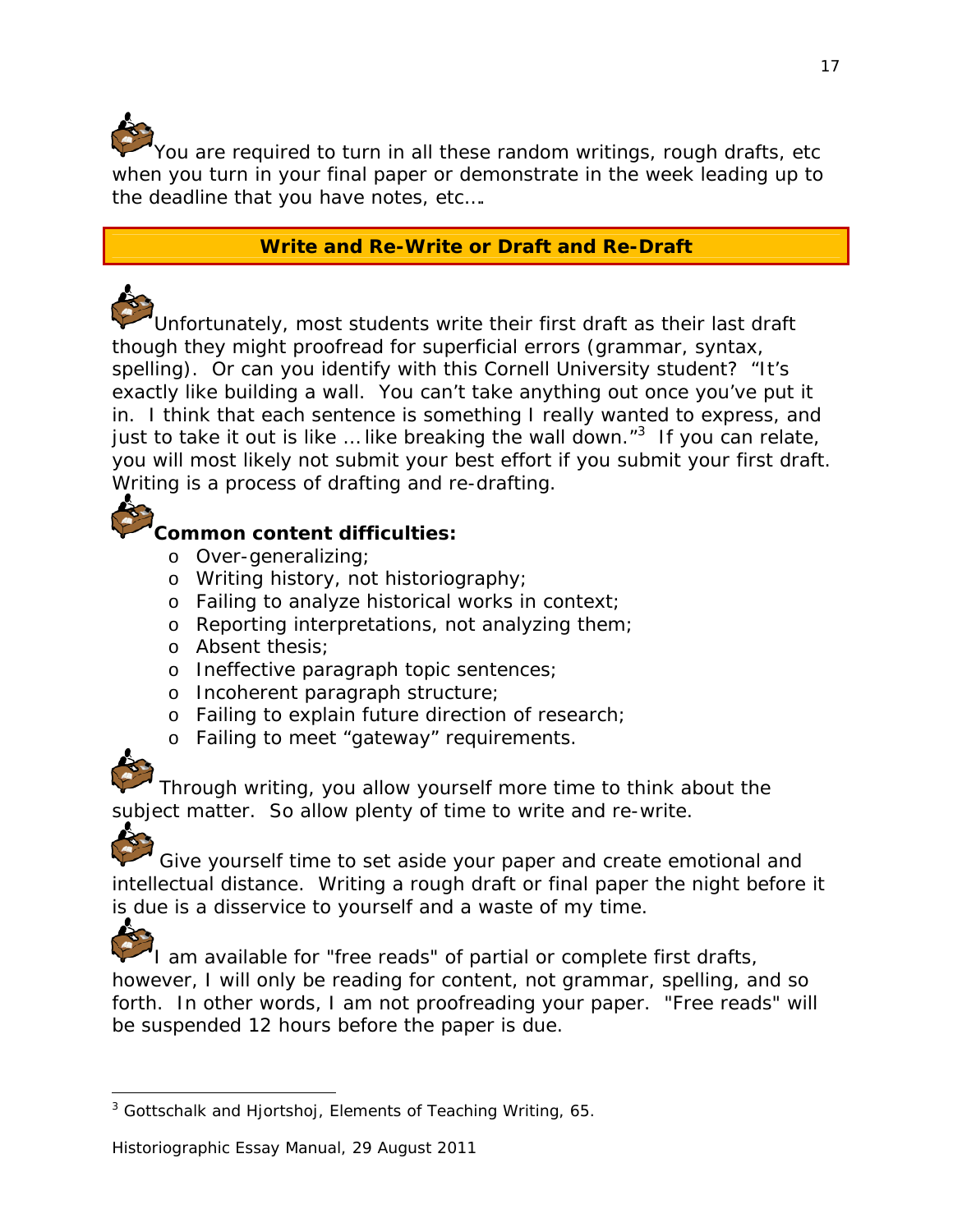Be sure to review History Writing Tutorials & Mini-Lectures and consult me for help with particular writing challenges.

Make use of the Writing Center on campus though be prepared to schedule an appointment. Tip: the Writing Center provides useful assistance with grammar, syntax, etc but usually the students may not be familiar with conventions in historical writing.

#### **Overview of Structural Content Requirements**

#### **Introductory Paragraph**

ċ.

 $\Box$  Provide essential background on the subject that defines the topic.  $\Box$  State your thesis in the last sentence of the introductory paragraph.

#### **Sample thesis statement for a historiography essay:**

Historians have held dramatically different views about the importance of European colonial rule in Africa: Marxist historians, along with others who focus on economic issues, have tended to see the colonial period as an important turning point, while cultural historians have maintained that the impact of the West on ancient cultural traditions of Africa was superficial.<sup>4</sup>

### **Body of Paper**

- $\Box$  Each paragraph must begin with a topic sentence that clearly states the main idea/goal of the paragraph.
- $\Box$  The paragraph topic sentence will be derived from the main points that you want to make.
- $\Box$  Use transitional words, phrases, and sentences to make clear connections between ideas.
- $\Box$  Do not wander off the subject.
- $\Box$  The body paragraphs should contribute to your historiographic thesis.
- $\Box$  Frame quotations effectively and efficiently.
- $\Box$  Provide and discuss convincing examples/evidence to support your thesis in each body paragraph.

## **T** Two Concluding Paragraphs

<sup>1</sup> <sup>4</sup> Mary Lynn Rampolla, *A Pocket Guide to Writing in History*, 2<sup>nd</sup> ed., 18.